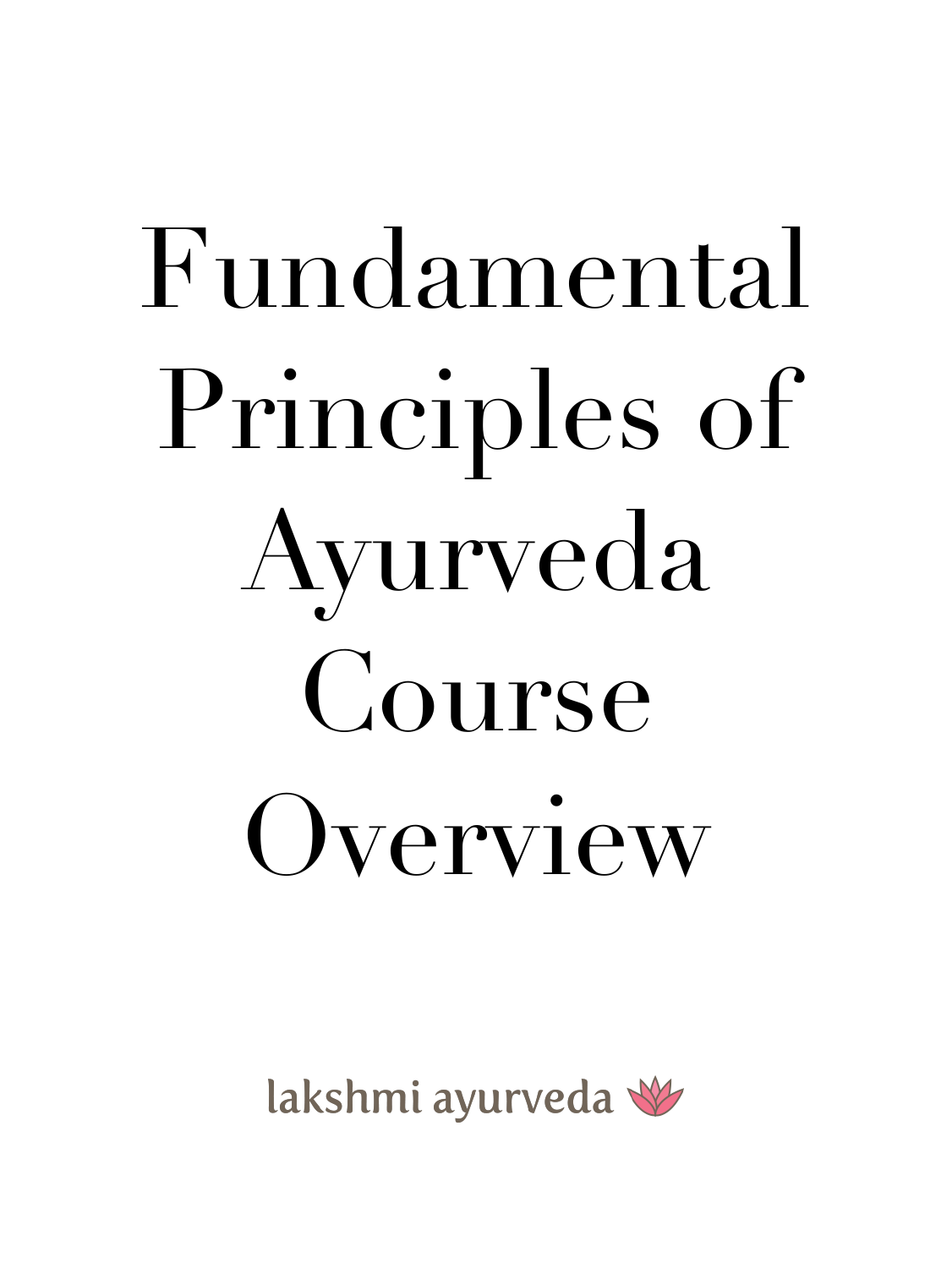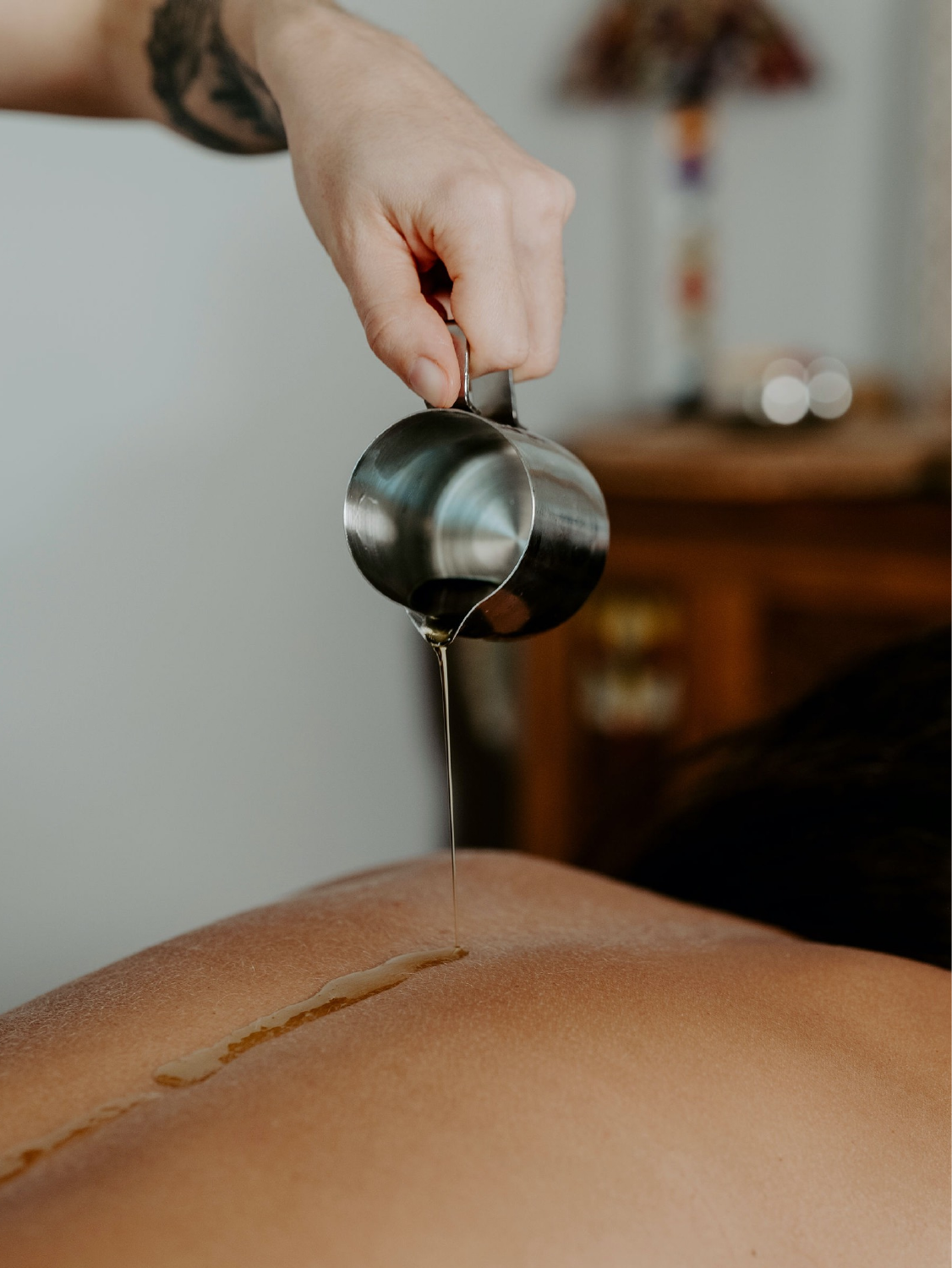### Why Train with Lakshmi Ayurveda?

Whether you aspire to become an Ayurvedic consultant, therapist or simply want to deepen your understanding of Ayurveda, Lakshmi Ayurveda is committed to providing you with the highest level of treatment training throughout the country.

You'll learn from Karin Gunthor, our senior facilitator, who has over 13 years experience in the field. Her training facilitation team will provide you with professional support to make the course enjoyable and fulfilling. The training will take place in the beautiful space at Lakshmi Ayurveda, a complete Panchakarma clinic located close to Fremantle in Western Australia. Karin leads the Panchakarma programs at Lakshmi Ayurveda and has completed her Certificate IV in Training and Assessment as well as a Bachelors of Ayurveda from Manipal University in India.

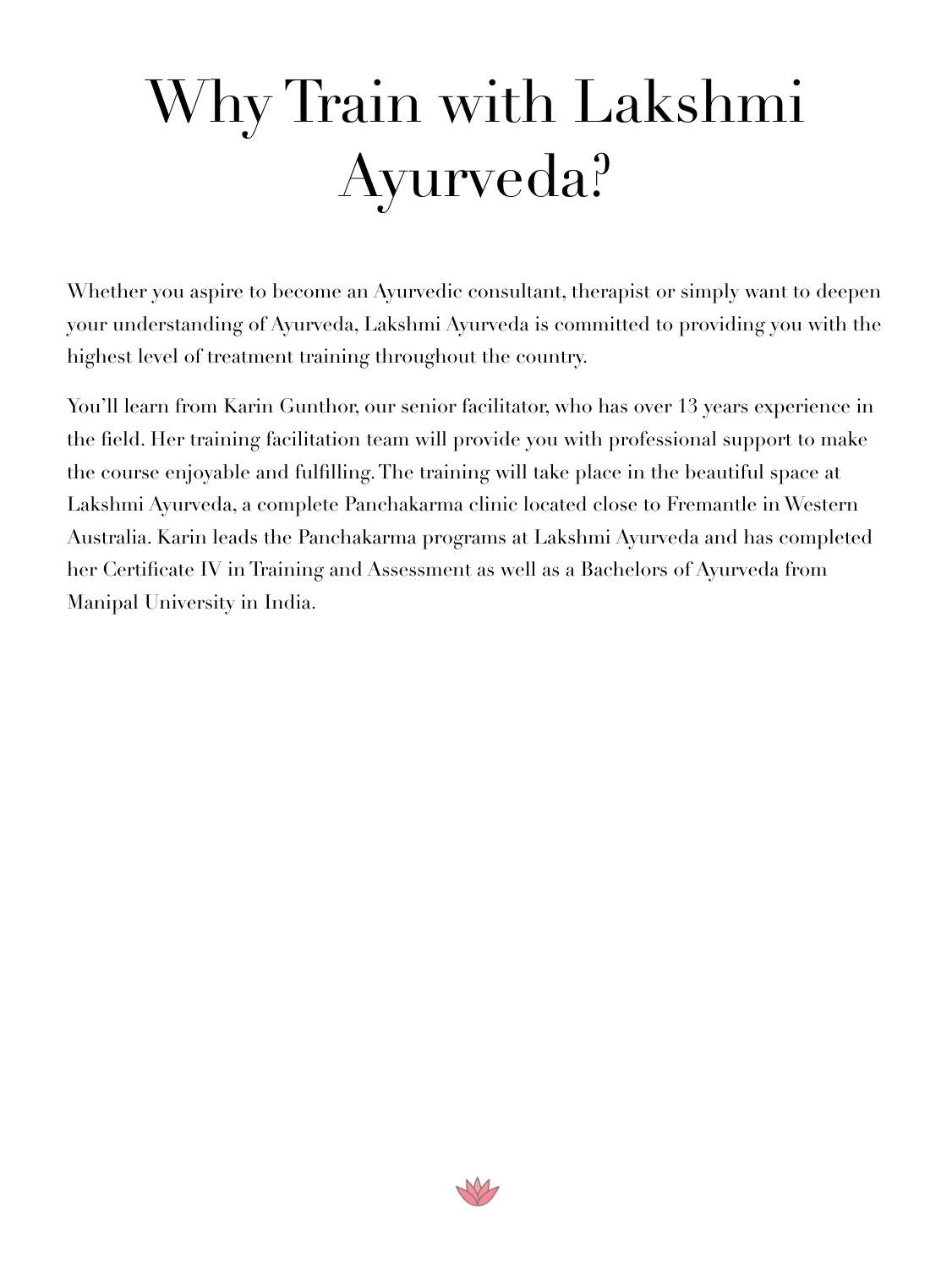### About the Course

**Pre-requisite:** The pre-requisite will be assessed on an individual basis. A sincere dedication to the path of Ayurveda is a must!

**Course requirements:** 100% attendance rate, passing assessments, an ongoing devotion to and love of Ayurveda, completion of teaching modules and completion of assignments. The fundamental principles course will be completely online and self paced.



### Course Overview

#### **Module 1: Introduction**

Topics Covered

- *• History of Ayurveda*
- *• Classical Texts of Ayurveda*
- *• Lord Dhanwantari*
- *• Shad Darshan*
- *• 4 aspects of life*
- *• Branches of Ayurveda*
- *• Definition of Health*
- *• Sanskrit Terminology*
- *• Assessments*

#### **Module 2: Fundamental Principles**

Topics Covered

- *• Panchamahabhutas*
- *• Doshas*
- *• Sub-doshas*
- *• Agni 13 agni*
- *• Srotas*
- *• Ojas*
- *• Gurvadi Gunas*
- *• Mana Guna*
- *• Prakruti and Virkruit*
- *• Malas*
- *• Assessments*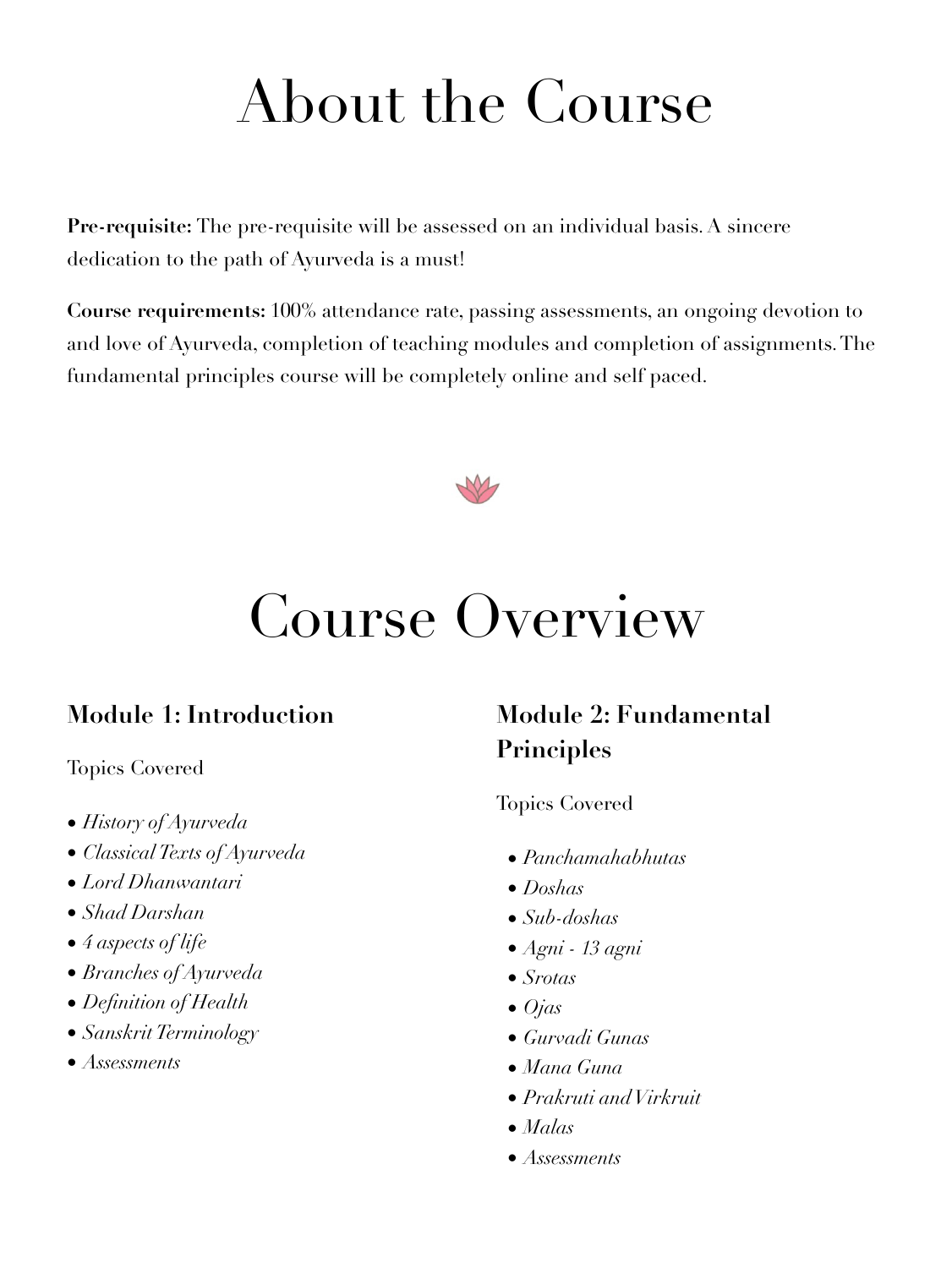### Course Cost and How to Proceed

#### **Course Cost**

The cost of the course is \$290 AUD. This course is solely online.

The course is non-refundable upon commencement. Payment to be made via the online portal.

[https://lakshmi-ayurveda-academy.teachable.com/purchase?product\\_id=3612064](https://lakshmi-ayurveda-academy.teachable.com/purchase?product_id=3612064)

#### **How to Proceed**

- 1. Complete the application form provided below.
- 2. Carefully read the terms and conditions, sign and date the form.
- 3. Return your registration information application.
	- Email: training@lakshmiayurveda.com.au

If you have any questions or concerns you are welcome to contact us at +61406810547 or email training@lakshmiayurveda.com.au

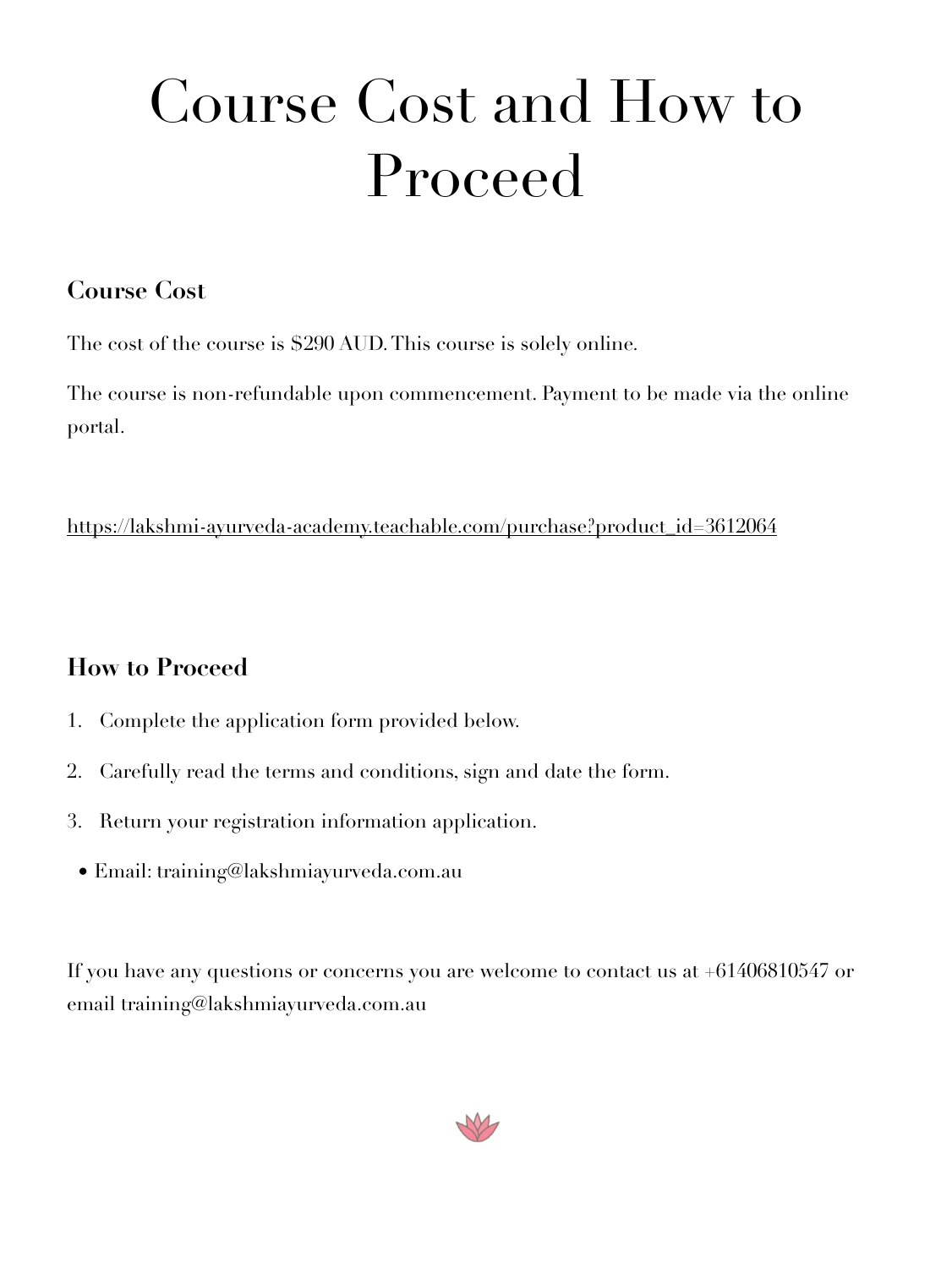### Registration Information

#### **Personal Information**

First Name: Surname: Email Address: Date of Birth: Home Address: Phone Number: Emergency Contact Name: Emergency Contact Phone Number:

#### **Registration Questions**

1. Have you completed any Ayurvedic Training before?

2. Why are you interested in completing the course?

3. What do you love about Ayurveda?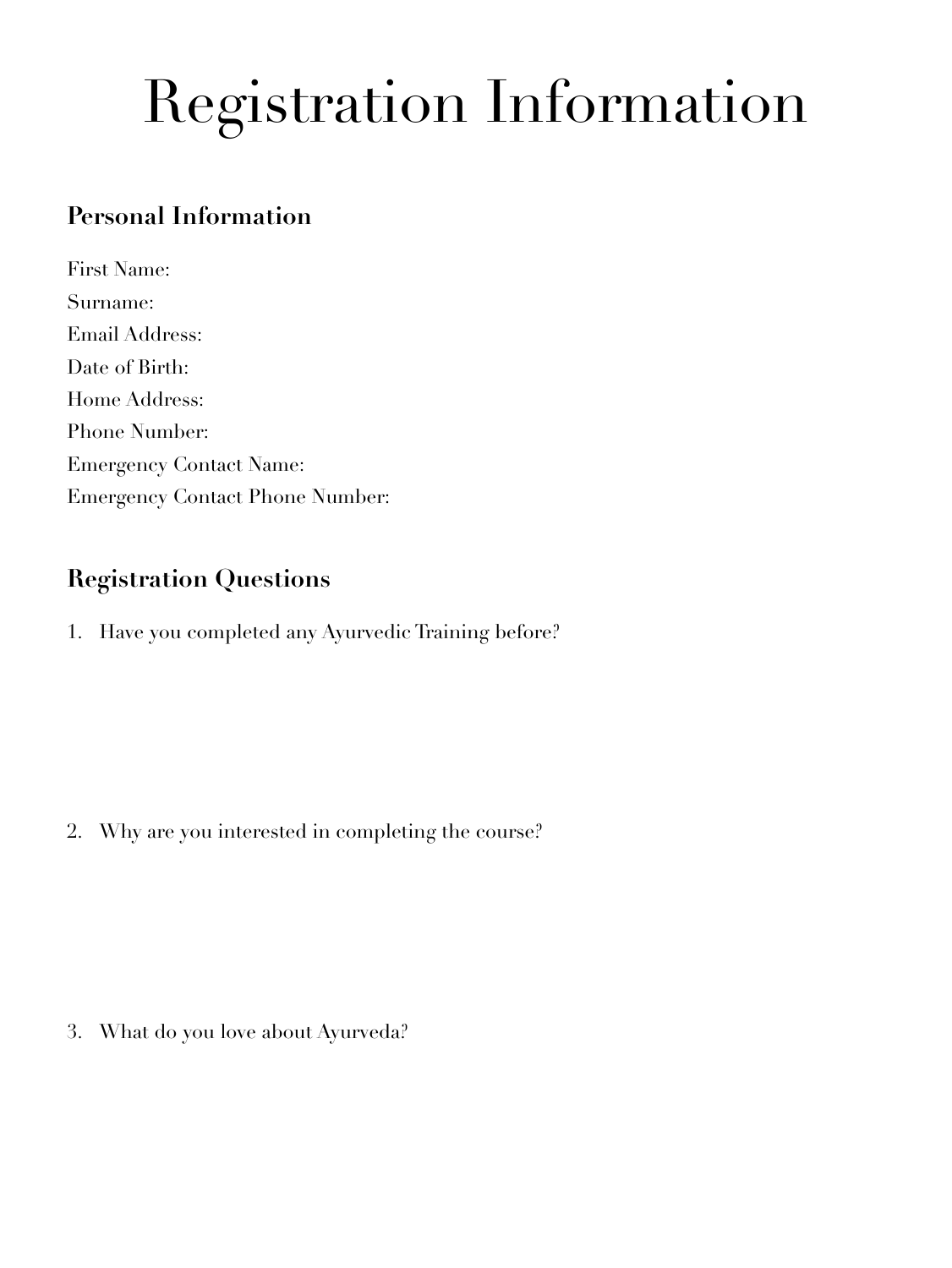## Frequently Asked Questions



#### **Is this course for me?**

Are you interested in Ayurveda and Ayurvedic treatments, massage, holistic medicine, and complementary health? If you answered yes to any of these questions then yes, the course could be for you!

#### **What can I do after completing the course?**

After completion of the fundamental principles course, you will have the option to move into deeper studies of Ayurveda. We are working on additional courses at the moment and eventually will release our Ayurvedic Lifestyle Consultant course in the future. You will be able to partake in Ayurvedic therapy training and internship options at the clinic upon completion of the fundamentals course. The choice on how you apply your learning is yours, the course is great for both personal and professional development!

#### **Who will be teaching the course?**

Karin Gunthor, the owner and head practitioner at Lakshmi Ayurveda will be facilitating the course. She has over 12 years of clinical experience in the field, holding a Bachelors Degree of Ayurveda with Honours from Manipal University in India. She has also worked as a nurse before and during her studies of Ayurveda, having worked internationally in emergency, high-level dependency, and public health nursing. Karin leads the Panchakarma programs at Lakshmi Ayurveda and has completed her Certificate IV in Training and Assessment.